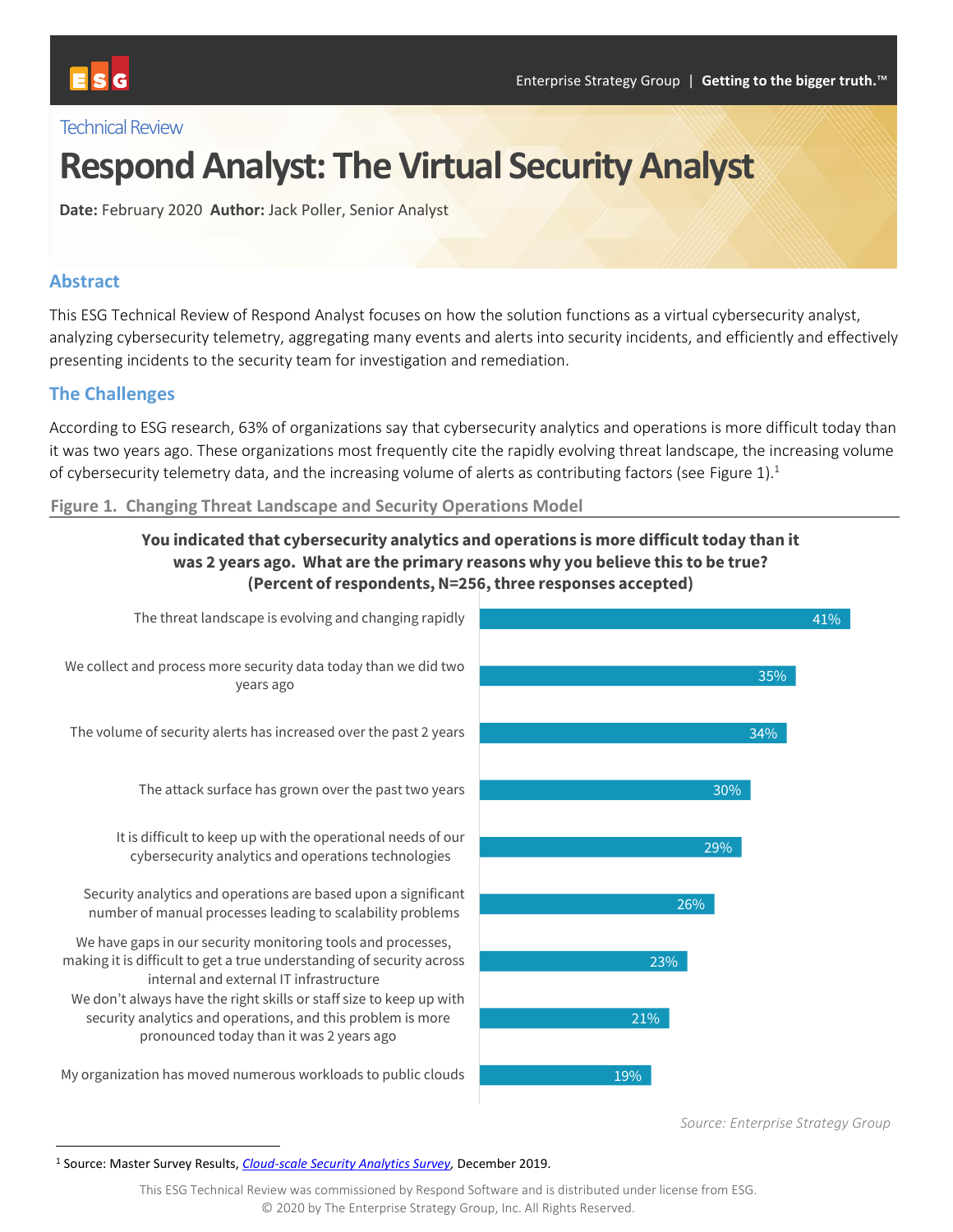Organizations are collecting and analyzing data from a wide range of telemetry covering endpoint, network, threat intelligence, vulnerability management systems, and more. More than three-quarters of ESG research respondents (77%) use ten or more security analytics and operations tools and these organizations say that two of their top challenges are monitoring security across a growing attack surface (27%) and keeping up with the volume of security alerts (23%).<sup>2</sup>

## **The Solution: Respond Analyst**

Respond Software developed the Respond Analyst as a decision automation system for cybersecurity. Using Robotic Decision Automation (RDA), the Respond Analyst software provides automated reasoning and decision-making skills, ingesting large volumes of data and automatically triaging and investigating security events—escalating only fully scoped security incidents that require human action. Organizations can quickly deploy and leverage the automation that delivers the immediate scale and rapid ROI inherent in cloud-based solutions.

The Respond Analyst employs probabilistic mathematics and patented techniques incorporating the knowledge and expert judgement of human security analysts to monitor security telemetry, automating human analysis of security alerts and enrichment data. The software reduces false positives and prioritizes actionable alerts, providing the security team with all relevant data to investigate and remediate an incident.



The Respond Analyst automates the upstream process, gathering telemetry data, analyzing the situation, and building and prioritizing an incident. The software also automates the downstream process, helping the security analyst to confirm the incident, determine the appropriate response to remediate the incident, and gather and incorporate feedback into the decision-making process. The built-in automation learns from the local environment, aggregates data from all Respond Analyst deployments, and obviates the need for the security team to develop their own playbooks or rulesets.

Organizations deploying the Respond Analyst benefit from:

- Immediate escalation of actionable security incidents, resulting in the reduction of false positives.
- Reduction in the total number of incidents requiring security analyst review, enabling analysts to focus on high priority activities such as incident response and threat hunting.
- Reduction or elimination of human bias or fatigue through consistent, continuous, real-time monitoring and evaluation of important cybersecurity events and alerts.
- Integration of organizational context in the evaluation process, triangulating assets, users, and threats.
- Consideration of real-time threat intelligence and vulnerability scanning in the decision-making process.
- Faster and better decision making with reasoning based upon all available data sources.
- Aggregation of events and alerts into incidents based on common attacker tactics, techniques, and procedures (TTPs), leading to automated decisions and actions based on context.
- Incident prioritization considering asset criticality, attack stage progression, and likelihood of attack.
- Rescoping and reprioritization of incidents in real time as the Respond Analyst discovers and evaluates new evidence.

<sup>2</sup> Source: Master Survey Results, *[Cloud-scale Security Analytics Survey,](https://research.esg-global.com/reportaction/CloudScaleAnalyticsSurveyMSR2019/Toc)* December 2019.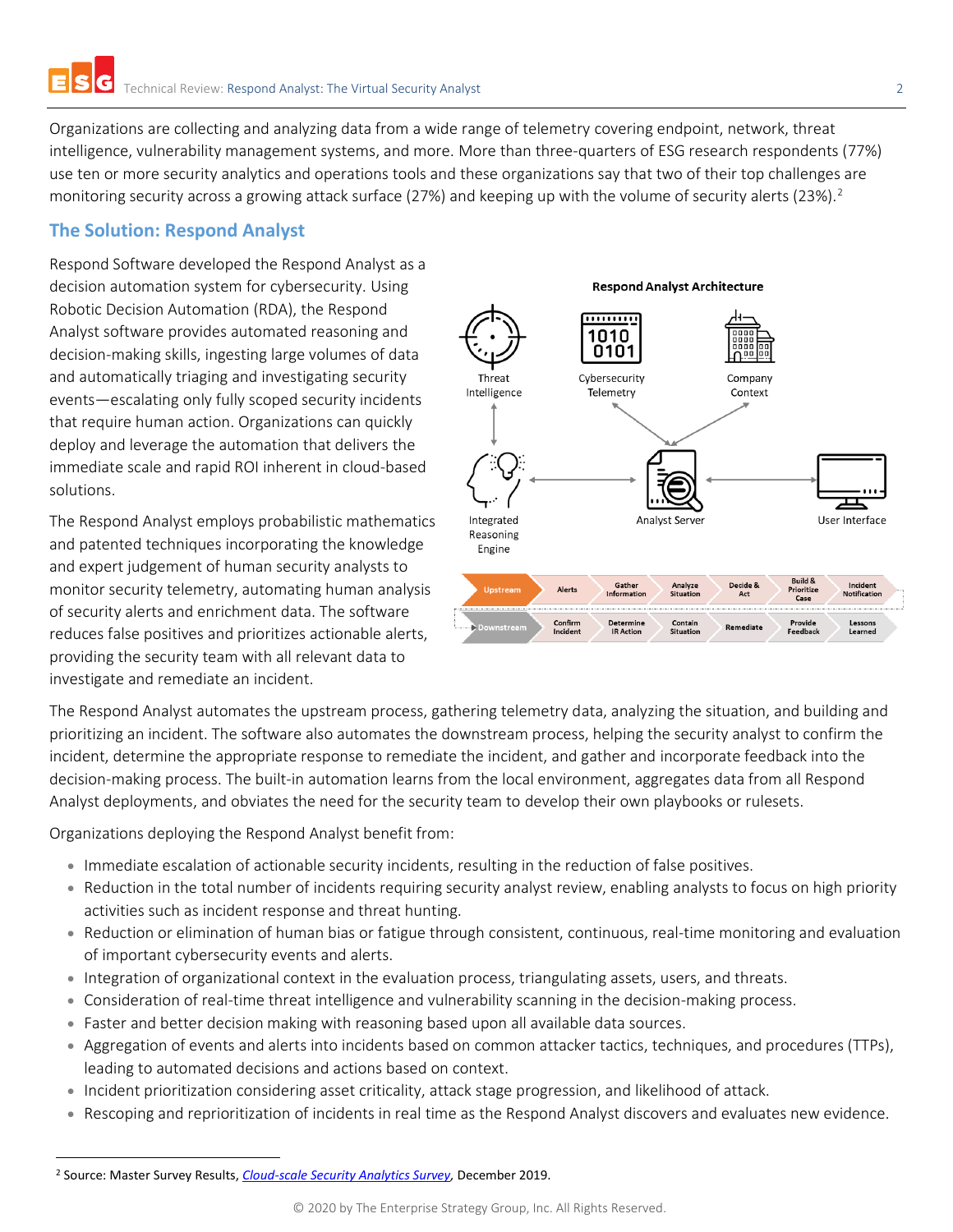- Incident summaries with instant access to all available evidence of malicious activity, accelerating incident confirmation and remediation.
- Integration of user feedback into automated analyses and decision making, improving accuracy and fidelity.
- Workflow integration with alert systems, SIEM, SOAR, ticketing, and case management solutions.
- Cloud-based software with fast deployment and rapid return on investment.
- Speed, scalability, and consistency inherent in modern software-as-a-service (SaaS) solutions.

#### **ESG Tested**

ESG engaged with the Respond Analyst dashboard, which provides a summary of the Respond virtual analyst activity. As shown in [Figure 2,](#page-3-0) the left side provides a summary of the event telemetry tracked by sensor type, analyst activity, and the incidents over the last seven days. The dashboard conveniently translates these metrics into the number of human analysts theoretically added by the Respond virtual analyst, using the assumption that a human can evaluate and investigate 75 security events per hour. These metrics show the volume of evidence and events systematically evaluated by the Respond Analyst, bringing machine scale and consistency to every alert, not just those investigated by the security analyst team. Using this information, CISOs and security managers can better understand how the Respond Analyst reduces the time and effort expended by security analysts, enabling those analysts to focus on high priority tasks.

The center of the dashboard displays the attack stage status for all open incidents. The colors indicate the severity of the incident, with yellow indicating the lowest severity (severity 4), then amber (severity 3), orange (severity 2), and red for severity 1, the highest severity.

The right side of the dashboard displays summary of incidents based on the progression through the [MITRE ATT&CK](https://attack.mitre.org/) framework attack stages, and a list of the top-three highest severity open incidents and the top-three most recently updated incidents.

The dashboard also includes an animation that represents how the Respond Analyst decision models work: an event comes into the system and the virtual analyst virtually asks a series of questions (the outer ring of dots). The Respond Analyst uses mathematical models to "connect the dots" and decide, based on what is currently known, whether the events and evidence indicate a security incident.

Respond Software designed the dashboard to mimic the dashboards used by traditional security operations centers (SOCs) to provide at-a-glance understanding of the progression of detected attacks and the efficiency and effectiveness of both the Respond virtual analyst and the human analysts. The dashboard helps CISOs, security managers, and security analysts to understand the risk of successful attacks and data compromise and improves response prioritization.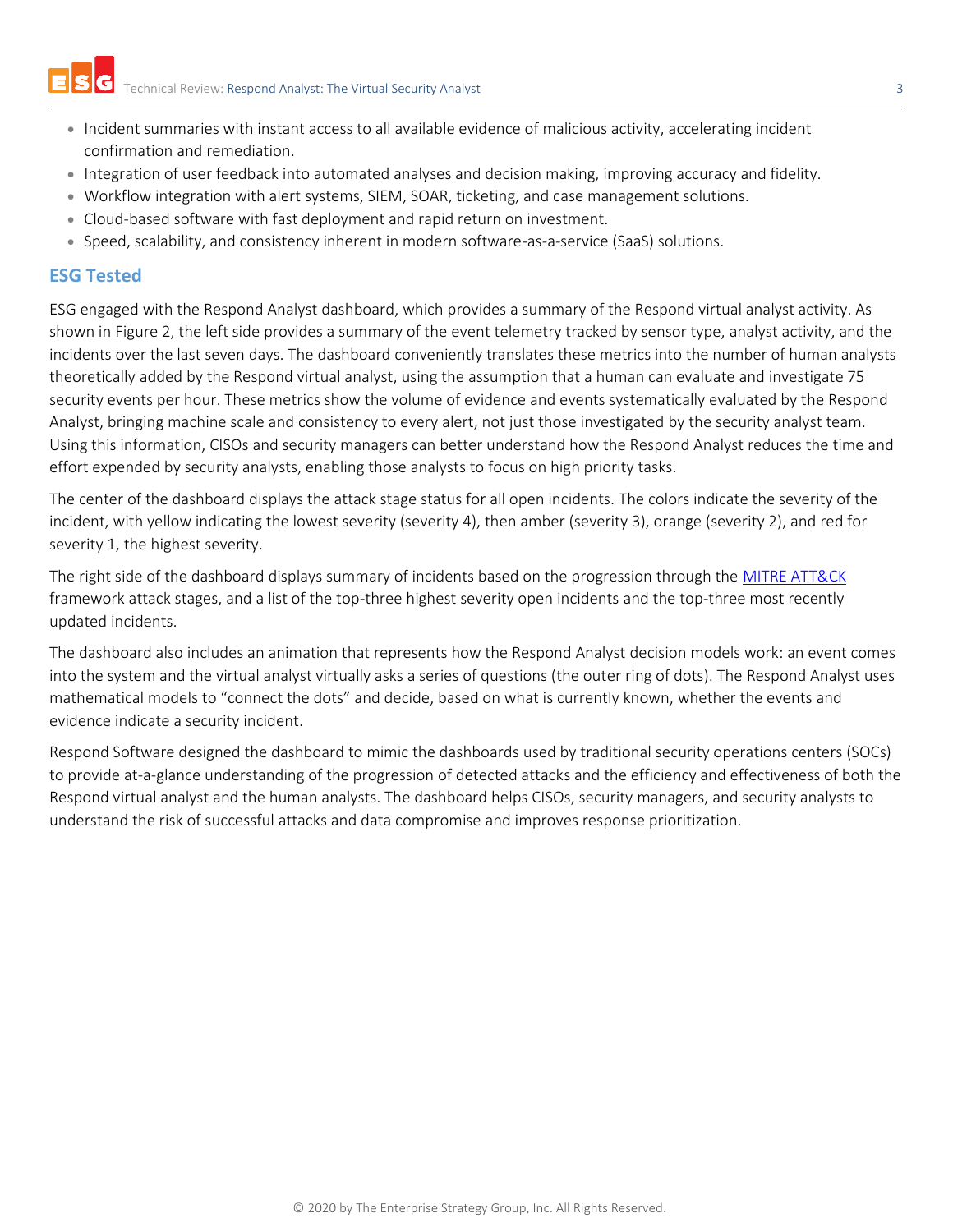

## <span id="page-3-0"></span>**Figure 2. Respond Analyst Dashboard**

#### *Source: Enterprise Strategy Group*

Next, ESG selected *Incidents* from the top tab selection, which brought up the Incident queue, as shown in [Figure 3.](#page-4-0)

Each incident in the queue is represented by a card providing key information, including severity (the most important data), recommended action, key dates, status, description, and the reason for escalation. The left side of the incident queue displays a set of quick filters, enabling the security analyst to search and filter based on numerous criteria including last updated, assigned to, attack stage, severity, and status.

Respond Software designed the incident queue to be the main interface used by security analysts and managers. The incident queue enables the security team to triage, prioritize, assign, and process incidents quickly and efficiently.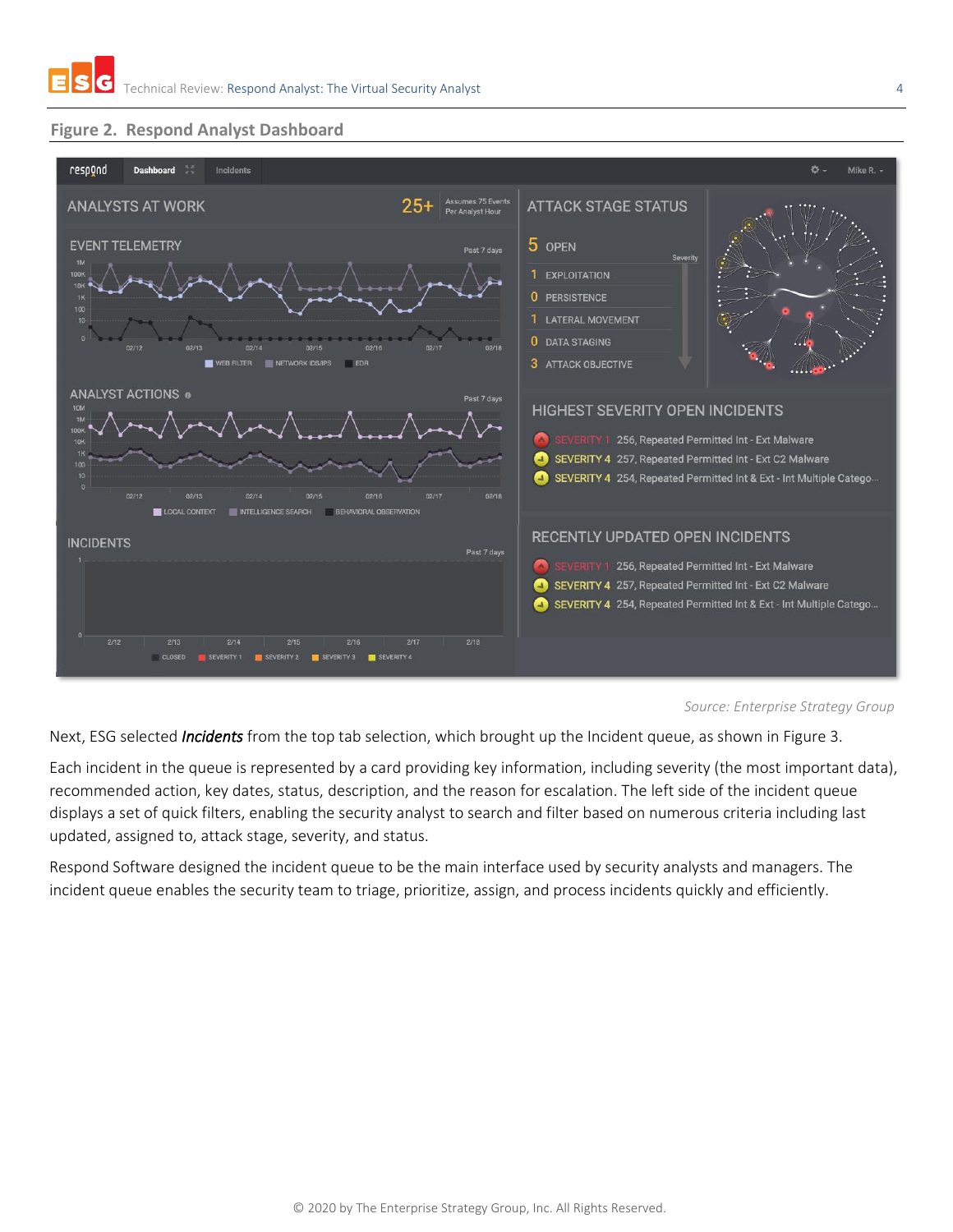## <span id="page-4-0"></span>**Figure 3. Incident Queue**

| respond                                              | Dashboard : | <b>Incidents</b>                         |                                                                                                                                                                                                                                                                                                                                                                                                                                      |                                  | $0 -$<br>Mitchell W. -        |
|------------------------------------------------------|-------------|------------------------------------------|--------------------------------------------------------------------------------------------------------------------------------------------------------------------------------------------------------------------------------------------------------------------------------------------------------------------------------------------------------------------------------------------------------------------------------------|----------------------------------|-------------------------------|
| Incidents                                            |             | Sort By   Severity +                     |                                                                                                                                                                                                                                                                                                                                                                                                                                      |                                  | Displaying 11 Incidents       |
|                                                      |             | SEVERITY 1                               | 9, Int - Int Exploitation                                                                                                                                                                                                                                                                                                                                                                                                            | <b>REASONS FOR SEVERITY 1:</b>   |                               |
| SEARCH O                                             |             | <b>RECOMMEND:</b><br><b>IR Required</b>  | <b>REASONS FOR ESCALATION:</b>                                                                                                                                                                                                                                                                                                                                                                                                       | ATTACK STAGE:                    | <b>Lateral Movement</b>       |
| $ID - -$                                             |             | <b>STARTED</b><br>1/7/20112:15pm         | Critical asset, Source triggered multiple signatures, Attack spreading - past 24hrs, Signature net High by user                                                                                                                                                                                                                                                                                                                      | <b>INTERNAL:</b>                 | <b>11 Assets</b>              |
| <b>LAST UPDATED</b>                                  |             | <b>LAST UPDATED:</b><br>1/15/20   5:02pm |                                                                                                                                                                                                                                                                                                                                                                                                                                      | <b>ASSET CLASS:</b>              | Critical                      |
| All                                                  | ٠           | STATUS: Open                             | $2 +$ Unassigned                                                                                                                                                                                                                                                                                                                                                                                                                     | LIKELIHOOD:                      | <b>Very High</b>              |
| <b>ASSIGNED TO</b>                                   |             |                                          |                                                                                                                                                                                                                                                                                                                                                                                                                                      |                                  |                               |
| All                                                  | ۰           | SEVERITY 2                               | 11, Ransomware Infection with C2 Web Activity                                                                                                                                                                                                                                                                                                                                                                                        | <b>REASONS FOR SEVERITY 2:</b>   |                               |
| <b>ATTACK STAGE</b>                                  |             | <b>RECOMMEND:</b><br><b>IR Required</b>  | <b>REASONS FOR ESCALATION:</b><br>Workstation, Repeated system offender, File Server, Database Server, Web Server, Critical account, Repeated account offender, Concerning AV action, Rapidly                                                                                                                                                                                                                                        | <b>ATTACK STAGE:</b>             | <b>Attack Objective</b>       |
| All                                                  |             | <b>STARTED</b><br>12/30/19   2:18pm      |                                                                                                                                                                                                                                                                                                                                                                                                                                      | <b>INTERNAL</b>                  | 8 Assets                      |
|                                                      |             | <b>LAST UPDATED:</b><br>1/15/2015:03pm   | spreading malware, Ransomware, New domain, Command & control, Code successfully delivered                                                                                                                                                                                                                                                                                                                                            | <b>ASSET CLASS:</b>              | High                          |
| <b>SEVERITY</b>                                      |             | STATUS: Open                             | $2 +$ Unassigned                                                                                                                                                                                                                                                                                                                                                                                                                     | LIKELIHDOD:                      | Medium                        |
| Severity 1<br>Severity 2<br>Severity 3<br>Severity 4 |             |                                          |                                                                                                                                                                                                                                                                                                                                                                                                                                      |                                  |                               |
|                                                      |             | <b>SEVERITY 3</b><br>Ø                   | 10, Virus Infections, Suspicious Web and Int - Ext Network IPS Activity<br><b>REASONS FOR ESCALATION:</b><br><b>INTERNAL:</b><br>Workstation, Repeated system offender, Suspicious Country, Threat intel hit, Source triggered multiple signatures, Attack spreading - past 15days, Concerning<br>AV action, Known bad hash, Suspicious file, RAT, New domain, Command & control, Suspicious user agent, Code successfully delivered | <b>REASONS FOR SEVERITY 3:</b>   |                               |
|                                                      |             | <b>RECOMMEND:</b><br><b>IR Required</b>  |                                                                                                                                                                                                                                                                                                                                                                                                                                      | <b>ATTACK STAGE:</b>             | Attack Objective              |
| <b>STATUS</b><br>o Dpen                              |             | <b>STARTED:</b><br>1/13/20   8:29pm      |                                                                                                                                                                                                                                                                                                                                                                                                                                      |                                  | <b>SAssets</b>                |
|                                                      |             | <b>LAST UPDATED:</b><br>1/15/2015 02pm   |                                                                                                                                                                                                                                                                                                                                                                                                                                      | ASSET CLASS:                     | <b>High</b>                   |
| Closed and                                           |             | STATUS: Open                             | <sup>84</sup> Unassigned                                                                                                                                                                                                                                                                                                                                                                                                             | LIKELIHOOD:                      | <b>Very High</b>              |
| Closed vg.                                           |             |                                          |                                                                                                                                                                                                                                                                                                                                                                                                                                      |                                  |                               |
|                                                      |             | <b>SEVERITY 3</b><br>Ы                   | 4-04 44 D D E O G<br>$-33:43$<br>6, Permitted Int - Int Exploit 1230                                                                                                                                                                                                                                                                                                                                                                 | <b>REASONS FOR SEVERITY 3:</b>   |                               |
|                                                      |             | RECOMMEND:                               |                                                                                                                                                                                                                                                                                                                                                                                                                                      |                                  |                               |
|                                                      |             | <b>IR Required</b>                       | <b>REASONS FOR ESCALATION:</b>                                                                                                                                                                                                                                                                                                                                                                                                       | ATTACK STAGE:<br><b>INTERNAL</b> | Lateral Movement<br>11 Assets |
|                                                      |             | <b>STARTED:</b><br>12/26/19 / 1:48am     | Source triggered multiple signatures, OWASP top 10                                                                                                                                                                                                                                                                                                                                                                                   | <b>ASSET CLASS</b>               | Low                           |
|                                                      |             | LAST UPDATED:<br>1/15/2015 02pm          |                                                                                                                                                                                                                                                                                                                                                                                                                                      | LIKELIHOOD:                      | Medium                        |
|                                                      |             | STATUS: Open                             | $2 +$ Unassigned                                                                                                                                                                                                                                                                                                                                                                                                                     |                                  |                               |
|                                                      |             |                                          |                                                                                                                                                                                                                                                                                                                                                                                                                                      |                                  |                               |

#### *Source: Enterprise Strategy Group*

Security analysts typically are notified via email, pager (through integration with PagerDuty or other services), or a case management system. The link in the notification brings the user to the incident details page. This page can also be accessed directly from the incident queue by clicking on an incident. The incident page provides three views of an incident: the endpoint view, the web filter view, and the systems view.

ESG, acting as an incident responder investigating an incident, clicked on incident 11, Ransomware Infection with C2 Web Activity,which brought up the endpoint view of the incident details page, as shown in [Figure 4.](#page-5-0) The left side of the incident details page provides additional information, including the reason that Respond Analyst classified the incident as severity 2 (accounting for attack stage, affected assets and asset class, and likelihood of impacting the organization), the reasons for escalation (malware type, affected systems, and anti-malware and web filtering coverage), and status.

The right side of the page presents the endpoint view of the incident. This view is a graphical representation of the typical EPP/AV contextual data: accounts, systems, hashes, and malware names (if known) and types. The bottom of the page contains the timeline of events, with a button to download the raw event details and evidence the virtual analyst collected. Clicking on a date in the timeline enables the analyst to play out the incident; events for that time are highlighted in blue in the visualization. The bottom of the page presents a daily bar graph showing the number of events each day that are part of the incident. Using this view, we rapidly understood how the users, accounts, systems, and malware are tied together. We were able to quickly judge the impact and dwell time of the malware and the level of effort necessary to remediate the attack.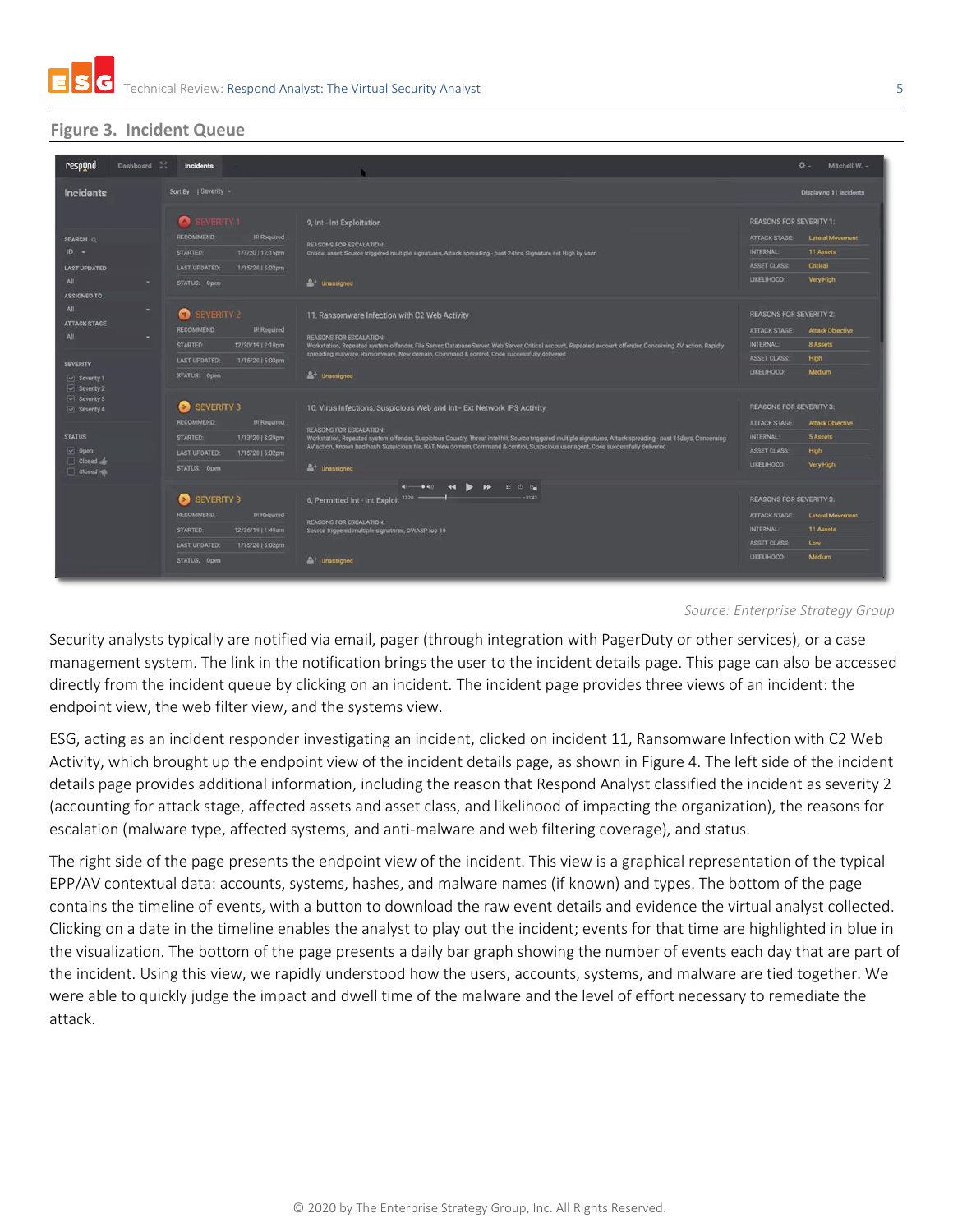

## <span id="page-5-0"></span>**Figure 4. Incident Details – Endpoint View**

|                      |                               | SEVERITY 2 Incident #11: Ransomware Infection with C2 Web Activity                                                                 |                                                                                        |                                                                                                                               |                                          | Unassigned $\mathbf{m}^+$                                         |
|----------------------|-------------------------------|------------------------------------------------------------------------------------------------------------------------------------|----------------------------------------------------------------------------------------|-------------------------------------------------------------------------------------------------------------------------------|------------------------------------------|-------------------------------------------------------------------|
|                      | <b>RECOMMENDATION</b>         |                                                                                                                                    | Accounts   2                                                                           | Systems   8                                                                                                                   | Hashes   1                               | Malware   1                                                       |
| Ħ<br>Indooint        | IR Reguired                   |                                                                                                                                    |                                                                                        | nicolao.acme.com                                                                                                              |                                          |                                                                   |
| $\Phi$<br>reb Filter | <b>REASONS FOR SEVERITY 2</b> |                                                                                                                                    |                                                                                        |                                                                                                                               |                                          |                                                                   |
|                      | Attack Stage:                 | <b>Attack Objective</b>                                                                                                            |                                                                                        | DENSQLDB92                                                                                                                    |                                          |                                                                   |
|                      | Internal:                     | 8 Assets                                                                                                                           | AMERICAS/vicolao                                                                       |                                                                                                                               |                                          |                                                                   |
|                      | <b>Asset Class:</b>           | High                                                                                                                               |                                                                                        |                                                                                                                               |                                          |                                                                   |
|                      | Likelihood:                   | Medium                                                                                                                             |                                                                                        | DENSQLD81                                                                                                                     |                                          |                                                                   |
|                      |                               |                                                                                                                                    |                                                                                        |                                                                                                                               |                                          |                                                                   |
|                      | <b>REASONS FOR ESCALATION</b> |                                                                                                                                    |                                                                                        | johnson.acme.com                                                                                                              |                                          |                                                                   |
|                      | Malware Type:                 | Ransomware, Command & control                                                                                                      |                                                                                        |                                                                                                                               | <b>BF334BBAA</b> (#                      | Trojan Cryptolocker AF                                            |
|                      | Internal Systems:             | Workstation, Repeated system offender, File Server,<br>Database Server, Web Server, Critical account, Repeated<br>account offender |                                                                                        | <b>PHOTSOT</b><br>Server - File - High                                                                                        |                                          |                                                                   |
|                      | External Systems:             | New domain                                                                                                                         |                                                                                        |                                                                                                                               |                                          |                                                                   |
|                      | Anti-Malware:                 | Concerning AV action, Rapidly spreading malware                                                                                    |                                                                                        | PHOWEBSER<br>Sarver - Web - High                                                                                              |                                          |                                                                   |
|                      | Web Filtering:                | Code successfully delivered                                                                                                        |                                                                                        |                                                                                                                               |                                          |                                                                   |
|                      |                               |                                                                                                                                    | <b>AMERICAS Volvinson</b>                                                              |                                                                                                                               |                                          |                                                                   |
|                      | <b>INCIDENT STATUS</b>        |                                                                                                                                    |                                                                                        | $\begin{tabular}{c} \multicolumn{2}{c}{\textbf{LVMEBSER}}\\ \hline \multicolumn{2}{c}{\textbf{Server-Wub-Hom}} \end{tabular}$ |                                          |                                                                   |
|                      | Status:                       | Open                                                                                                                               |                                                                                        |                                                                                                                               |                                          |                                                                   |
|                      | Started:                      | 12/30/19   2:18pm MST                                                                                                              |                                                                                        | <b>ORLFSFIN</b>                                                                                                               |                                          |                                                                   |
|                      | Last Updated:                 | 1/15/20   5:03pm MST                                                                                                               |                                                                                        |                                                                                                                               |                                          |                                                                   |
|                      | X CLOSE THIS INCIDENT         |                                                                                                                                    | 87 Endpoint Events<br>Incident Start: 12/30/19   2:18pm MST<br>بباللية بتسبيب اللبيتان | 1/6                                                                                                                           | the property of the property of the con- | Duration: 16d, 2h, 44m, 32s<br>Incident End: 1/15/20   5:03pm MST |
|                      |                               |                                                                                                                                    |                                                                                        |                                                                                                                               |                                          | 1/13                                                              |

*Source: Enterprise Strategy Group*

Next, we selected the *Web Filter* view from the left side tabs, which updated the right side with a graphical representation of the network activity associated with the incident, as shown in [Figure 5.](#page-5-1) We compared the timelines between the endpoint and web filter views and noted that the endpoint view showed events at the beginning of the incident, representing the initial compromise, and the web filter view showed events later in the progression, which typically represents attempts to contact command and control servers.

<span id="page-5-1"></span>**Figure 5. Incident Details – Web Filter View**



*Source: Enterprise Strategy Group*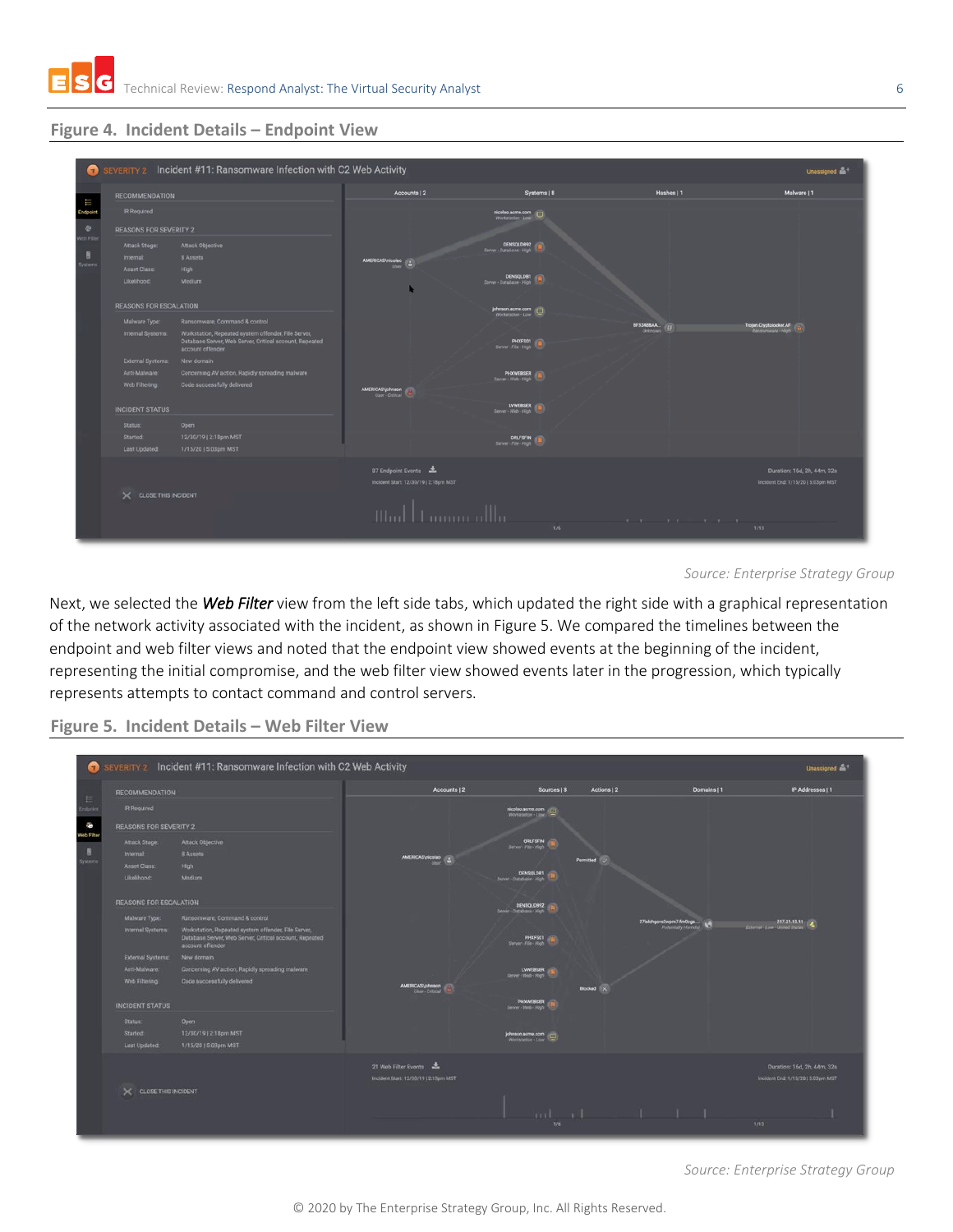As the last step in investigating this incident, we selected the systems view, which updated the right side with a list of affected systems, as shown i[n Figure 6.](#page-6-0) Respond Analyst used local contextual information to automatically rank affected systems based on criticality, enabling us to prioritize our remediation efforts.

#### <span id="page-6-0"></span>**Figure 6. Incident Details – Systems View**

| <b>RECOMMENDATION</b>         |                                                                                                                |                                                                                                                         | <b>INTERNAL SYSTEMS (8)</b>                               |                 |                        |                                                                   |  |
|-------------------------------|----------------------------------------------------------------------------------------------------------------|-------------------------------------------------------------------------------------------------------------------------|-----------------------------------------------------------|-----------------|------------------------|-------------------------------------------------------------------|--|
| <b>IR Required</b>            |                                                                                                                | Criticality                                                                                                             | <b>System Name</b>                                        |                 | <b>Classification</b>  | <b>Views</b>                                                      |  |
| <b>REASONS FOR SEVERITY 2</b> |                                                                                                                | (C) High                                                                                                                | <b>DENSOLDB1</b>                                          |                 | Internal System        | Endpoint, Web Filter                                              |  |
| Attack Stage:                 | Attack Objective                                                                                               | (C) High                                                                                                                | DENSQLDB92                                                |                 | Internal System        | Endpoint, Web Filter                                              |  |
| Internal:<br>Asset Class:     | 8 Assets<br>High                                                                                               | C High                                                                                                                  | <b>LVWEBSER</b>                                           |                 | Internal System        | Endpoint, Web Filter                                              |  |
| Likelihood:                   | Medium                                                                                                         | ത<br>High                                                                                                               | <b>ORLFSFIN</b>                                           |                 | Internal System        | Endpoint, Web Filter                                              |  |
| <b>REASONS FOR ESCALATION</b> |                                                                                                                | (C) High                                                                                                                | PHXFS01                                                   |                 | <b>Internal System</b> | Endpoint, Web Filter                                              |  |
| Malware Type:                 | Ransomware, Command & control                                                                                  | (Q) High                                                                                                                | PHXWEBSER                                                 |                 | Internal System        | Endpoint, Web Filter                                              |  |
| Internal Systems:             | Workstation, Repeated system offender, File Server,<br>Database Server, Web Server, Critical account, Repeated | $\bullet$<br>Low                                                                                                        | johnson acme.com                                          |                 | Internal System        | Endpoint, Web Filter                                              |  |
| External Systems:             | account offender<br>New domain                                                                                 | Q Low                                                                                                                   | nicolao acme.com                                          |                 | Internal System        | Endpoint, Web Filter                                              |  |
| Anti-Malware                  | Concerning AV action, Rapidly spreading malware                                                                |                                                                                                                         |                                                           |                 |                        |                                                                   |  |
| Web Filtering:                | Code successfully delivered                                                                                    | <b>EXTERNAL SYSTEMS (1)</b>                                                                                             |                                                           |                 |                        |                                                                   |  |
| <b>INCIDENT STATUS</b>        |                                                                                                                | <b>Suspicion</b>                                                                                                        | <b>IP Address</b>                                         | Classification  | Country                | Views                                                             |  |
| Status:                       | Open                                                                                                           | <b>2</b> Low                                                                                                            | 217 21 13 11                                              | <b>Unichown</b> | <b>United States</b>   | Web Filter                                                        |  |
| Started:<br>Last Updated:     | 12/30/19   2:18pm MST<br>$-1/15/20$   5:03pm MST                                                               |                                                                                                                         |                                                           |                 |                        |                                                                   |  |
|                               | X CLOSE THIS INCIDENT                                                                                          |                                                                                                                         | 108 Total Events<br>Incident Start: 12/30/19 (2:18pm MST) |                 |                        | Duration: 16d, 2h, 44m, 32s<br>Incident End: 1/15/20   5:03pm MST |  |
|                               |                                                                                                                | $\mathop{\hbox{\rm lim}}\nolimits\ u\ _{L^1(\mathop{\hbox{\rm min}}\nolimits)}$<br>and the contract of the distribution |                                                           |                 |                        |                                                                   |  |

Acting as an incident responder, ESG clicked on *CLOSE THIS INCIDENT*. As shown in [Figure 7,](#page-6-1) Respond Analyst asked for detailed feedback information, which it uses to update the Robotic Decision Automation models for increased accuracy and fidelity. Information collected includes whether the incident should have been escalated, whether the incident was an actual malicious act, and which security control prevented the malicious activity.

<span id="page-6-1"></span>**Figure 7. Virtual Analyst Feedback**

| <b>CLOSE THIS INCIDENT + STOP UPDATING</b>                                                     |
|------------------------------------------------------------------------------------------------|
| Should we have escalated this incident?                                                        |
| Yes<br>No                                                                                      |
| Please provide feedback to improve your results                                                |
| Authorized security or penetration testing<br>п                                                |
| ⊓<br>Nothing malicious here, just normal activity                                              |
| $\sqrt{\phantom{a}}$ Not actionable - Escalation involved unmonitored assets or network ranges |
| Select IP addresses or hostnames to add to the Guest/Unmonitored asset<br>list:                |
| □<br>DENSOLDB92                                                                                |
| п<br><b>ORLESEIN</b>                                                                           |
| DENSOLDB1                                                                                      |
| $\vee$ Not actionable - Another security control prevented the malicious activity              |
| Select the security control:                                                                   |
| Firewall                                                                                       |
| <b>Web Content Filter</b>                                                                      |
| Endpoint Protection Platform                                                                   |
|                                                                                                |
| Additional feedback to help improve results                                                    |
|                                                                                                |
|                                                                                                |
| Cancel<br>OK                                                                                   |

*Source: Enterprise Strategy Group*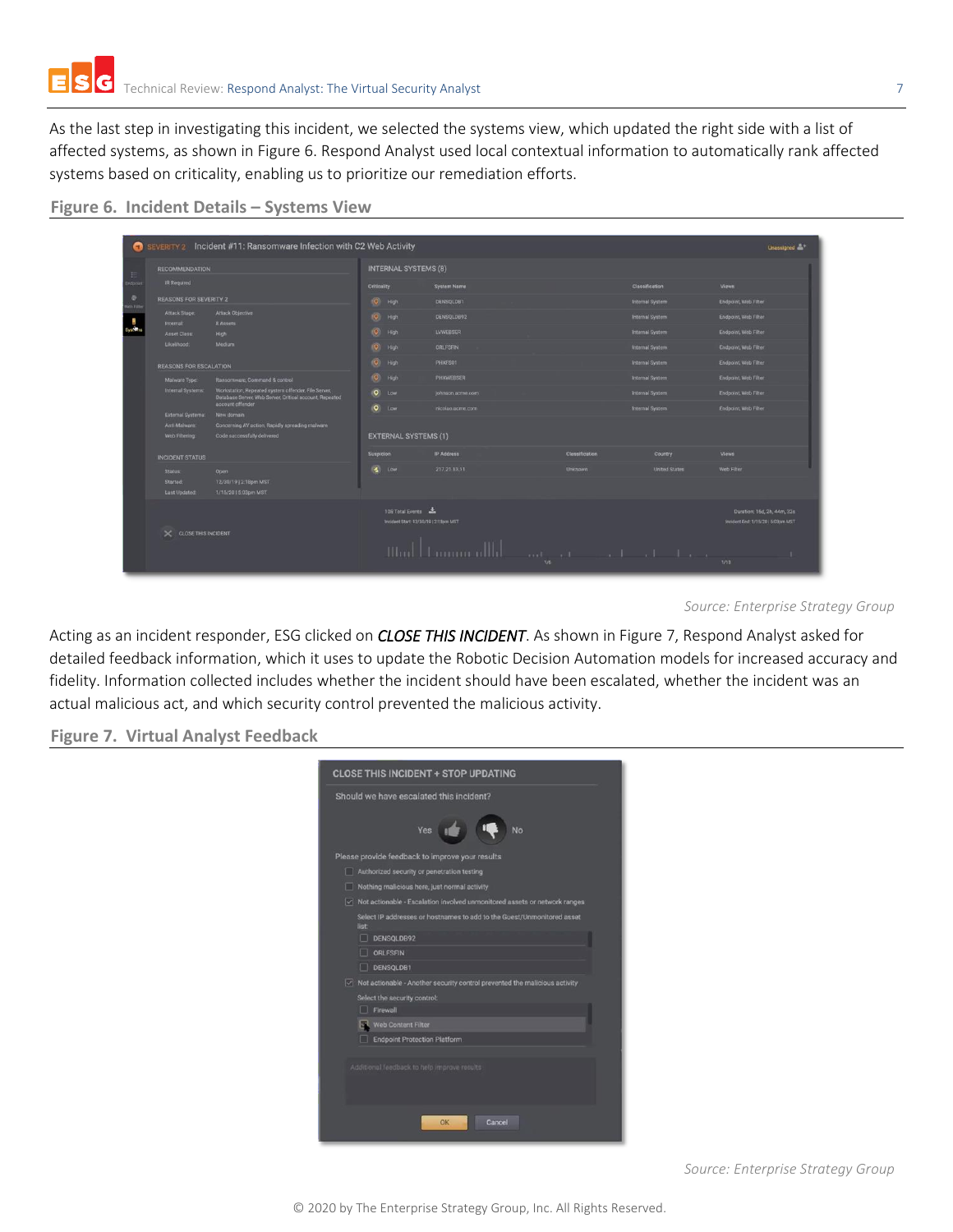As the last step in the evaluation, ESG clicked on the gear icon at the top right to update the Respond Analyst configuration. We selected Context to provide additional contextual information to the models. The more context the system has, the better decisions it can make, improving the accuracy of identifying malware and improving the priority and severity classifications. Contextual information includes IP address space, banned countries, asset and user classifications, IPS whitelists, file hash whitelists, vulnerability scans, and critical accounts.

## **Figure 8. Context Configuration**



*Source: Enterprise Strategy Group*

## **Why This Matters**

Higher data volumes, the changing cybersecurity landscape, and new data security and privacy regulations are key IT complexity drivers—and why nearly two-thirds (64%) of organizations say IT *still* isn't getting easier. The cybersecurity skill shortage—44% say they have a problematic shortage of skills in that area—exacerbates the IT complexity issue.<sup>3</sup>

ESG validated that Respond Analyst functions as a virtual security analyst, potentially augmenting human analysts for less experienced and understaffed organizations. Respond Analyst applied a variety of automated decision models to analyze cybersecurity telemetry events and alerts, organizational contextual information, and common TTPs. The real-time analyses reduced millions of events into a few incidents representing potential malicious activity. Incidents were presented in cards that were easily consumed. We found that we rapidly developed an understanding of the overall state of the environment and were able to quickly investigate incidents. Respond Analyst presented the relevant contextual information, enabling us to decide upon the correct remediation action. We were then able to provide feedback to the system to improve fidelity and accuracy, reducing the likelihood of false positives.

<sup>3</sup> Source: ESG Master Survey Results, *[2020 Technology Spending Intentions](https://research.esg-global.com/reportaction/TechnologySpendingIntentionsMSR-Jan2020/Toc) Survey,* January 2020.